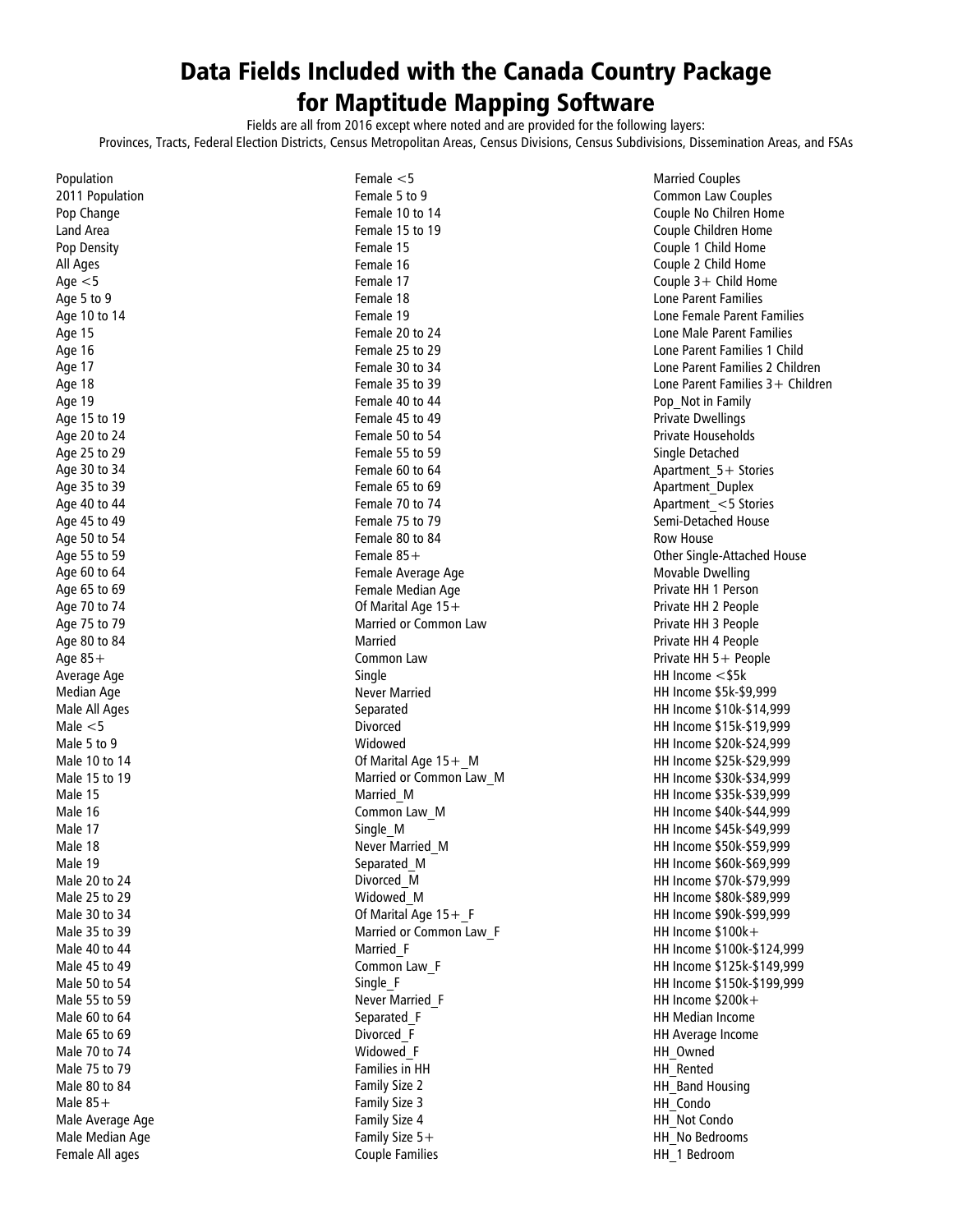HH\_2 Bedrooms HH 3 Bedrooms HH 4+ Bedrooms HH\_<4 Rooms HH\_5 Rooms HH\_6 Rooms HH\_7 Rooms HH 8+ Rooms HH\_Avg Rooms HH\_<1 person per room HH\_>1 person per room HH Suitable HH Not Suitable HH\_Built <1961 HH\_Built 1961 -1980 HH\_Built 1981 -1990 HH\_Built 1991 -2000 HH\_Built 2001 -2005 HH\_Built 2006 -2010 HH\_Built 2011 -2016 HH\_No Major Repairs HH Major Repairs HH 1 Maintainer HH 2 Maintainers HH 3+ Maintainers Primary HHer Age 15 -24 Primary HHer Age 25 -34 Primary HHer Age 35 -44 Primary HHer Age 45 -54 Primary HHer Age 55 -64 Primary HHer Age 65 -74 Primary HHer Age 75 -84 Primary HHer Age 85+ Population 15+ Without income Total Income Recipients Median Total Income Average Total Income After -tax Income Recipients Median After -tax Income Average After -tax Income Market Income Recipients Median Market Income Average Market Income Government Transfer Recipients Median Government Transfer Average Goverment Transfer Employment Income Recipients Median Employment Income Average Employment Income Full Time Workers Full Time Median Income Full Time Average Income % Market income % Employment Income % Government Transfers Total Income\_<\$10k Total income\_\$10k -\$19,999 Total income\_\$20k -\$29,999 Total income\_\$30k -\$39,999 Total income\_\$40k -\$49,999 Total income\_\$50k -\$59,999 Total income\_\$60k -\$69,999 Total income\_\$70k -\$79,999 Total income\_\$80k -\$89,999

Total income\_\$90k -\$99,999 Total income\_\$100k+ Total income\_\$100k -\$149,999 Total income\_\$150k+ Male Population  $15+$ Male\_Without income Male\_Total Income Recipients Male\_Median Total Income Male\_Average Total Income Male\_After -tax Income Recipients Male\_Median After -tax Income Male\_Average After -tax Income Male\_Market Income Recipients Male\_Median Market Income Male\_Average Market Income Male\_Government Transfer Recipients Male\_Median Government Transfer Male\_Average Goverment Transfer Male\_Employment Income Recipients Male\_Median Employment Income Male\_Average Employment Income Male\_Full Time Workers Male\_Full Time Median Income Male\_Full Time Average Income Male\_% Market income Male\_% Employment Income Male\_% Government Transfers Male\_Total income\_<\$10k Male Total income \$10k-\$19,999 Male Total income \$20k-\$29,999 Male\_Total income\_\$30k -\$39,999 Male Total income \$40k-\$49,999 Male Total income \$50k-\$59,999 Male\_Total income\_\$60k -\$69,99 9 Male Total income \$70k-\$79,999 Male Total income \$80k-\$89,999 Male\_Total income\_\$90k -\$99,999 Male\_Total income\_\$100k+ Male\_Total income\_\$100k -\$149,999 Male Total income \$150k+ Female Population  $15+$ Female\_Without income Female\_Total Income Recipients Female\_Median Total Income Female\_Average Total Income Female\_After -tax Income Recipients Female\_Median After -tax Income Female Average After-tax Income Female\_Market Income Recipients Female\_Median Market Income Female\_Average Market Income Female\_Government Transfer Recipients Female\_Median Government Transfer Female\_Average Goverment Transfer Female\_Employment Income Recipients Female\_Median Employment Income Female\_Average Employment Income Female\_Full Time Workers Female\_Full Time Median Income Female\_Full Time Average Income Female\_% Market income Female\_% Employment Income Female\_% Government Transfers Female\_Total income\_<\$10k Female Total income \$10k-\$19,999

Female\_Total income\_\$20k -\$29,999 Female Total income \$30k-\$39,999 Female Total income \$40k-\$49,999 Female\_Total income\_\$50k -\$59,999 Female\_Total income\_\$60k -\$79,999 Female Total income \$70k-\$79,999 Female\_Total income\_\$80k -\$89,999 Female Total income \$90k-\$99,999 Female\_Total income\_\$100k+ Female\_Total income\_\$100k -\$149,999 Female\_Total income\_\$150k+ Canadian citizens Canadian citizens <18 Canadian citizens 18+ Not Canadian citizens Non -immigrants Immigrants Immigrants <1981 Immigrants 1981 -90 Immigrants 1991 -2000 Immigrants 2001 -10 Immigrants 2001 -05 Immigrants 2006 -10 Immigrants 2011 -16 Non -permanent residents Immigrants <5 Immigrants 5 -14 Immigrants 15 -24 Immigrants 25 -44 Immigrants 45+ Male\_Population in private HHs Male\_Canadian citizens Male\_Canadian citizens <18 Male Canadian citizens 18+ Male\_Not Canadian citizens Male\_Non -immigrants Male\_Immigrants Male\_Immigrants <1981 Male\_Immigrants 1981 -90 Male\_Immigrants 1991 -2000 Male Immigrants 2001-10 Male\_Immigrants 2001 -05 Male\_Immigrants 2006 -10 Male\_Immigrants 2011 -16 Male\_Non -permanent residents Male  $Imm$ igrants  $<$ 5 Male Immigrants 5-14 Male\_Immigrants 15 -24 Male\_Immigrants 25 -44 Male Immigrants  $45+$ Female\_Population in private HHs Female\_Canadian citizens Female\_Canadian citizens <18 Female Canadian citizens  $18+$ Female\_Not Canadian citizens Female\_Non -immigrants Female\_Immigrants Female\_Immigrants <1981 Female\_Immigrants 1981 -90 Female\_Immigrants 1991 -2000 Female\_Immigrants 2001 -10 Female\_Immigrants 2001 -05 Female\_Immigrants 2006 -10 Female\_Immigrants 2011 -16 Female\_Non -permanent residents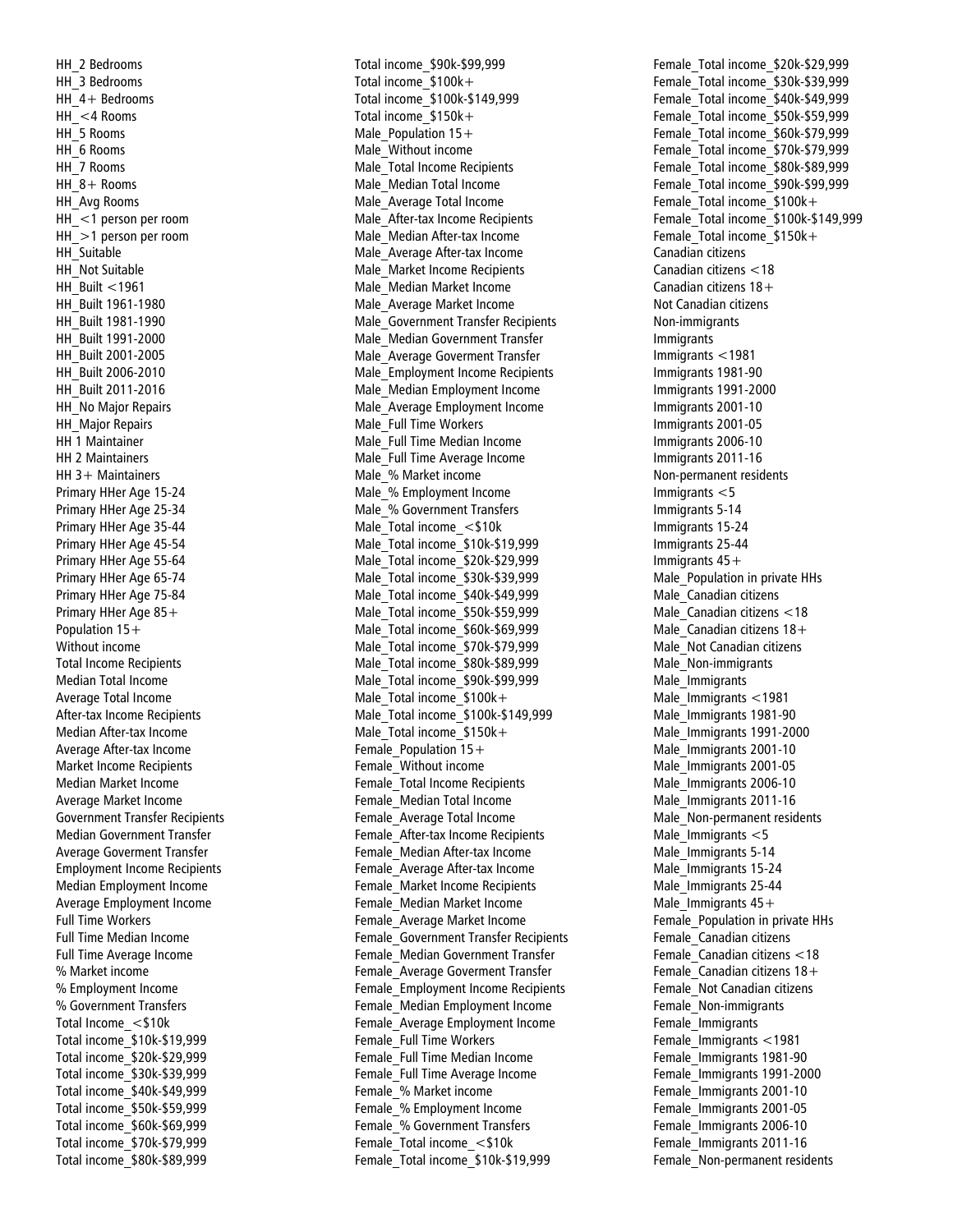Female Immigrants  $<$  5 Female\_Immigrants 5 -14 Female\_Immigrants 15 -24 Female\_Immigrants 25 -44 Female Immigrants  $45+$ Immigrants\_Americas Immigrants\_Brazil Immigrants\_Colombia Immigrants\_El Salvador Immigrants\_Guyana Immigrants\_Haiti Immigrants\_Jamaica Immigrants\_Mexico Immigrants\_Per u Immigrants\_Trinidad and Tobago Immigrants\_United States Immigrants\_Other Americas Immigrants\_Europe Immigrants\_Bosnia and Herzegovina Immigrants\_Croatia Immigrants\_France Immigrants\_Germany Immigrants\_Greece Immigrants\_Hungary Immigrants\_Ireland, Republic of Immigrants\_Italy Immigrants\_Netherlands Immigrants\_Poland Immigrants\_Portugal Immigrants\_Romania Immigrants\_Russian Federation Immigrants\_Serbia Immigrants\_Ukraine Immigrants\_United Kingdom Immigrants\_Other Europe Immigrants\_Africa Immigrants\_Algeria Immigrants\_Egypt Immigrants\_Ethiopia Immigrants\_Kenya Immigrants\_Morocco Immigrants\_Nigeria Immigrants\_Somalia Immigrants\_South Africa Immigrants\_Other Africa Immigrants\_Asia Immigrants\_Afghanistan Immigrants\_Bangladesh Immigrants\_China Immigrants\_Hong Kong Immigrants\_India Immigrants\_Iran Immigrants\_Iraq Immigrants\_Japan Immigrants\_Korea, South Immigrants\_Lebanon Immigrants\_Pakistan Immigrants\_Philippines Immigrants\_Sri Lanka Immigrants\_Syria Immigrants\_Taiwan Immigrants\_Viet Nam Immigrants\_Other Asia Immigrants\_Oceania and other Recent Immigrants

Rec\_Immigrants\_Americas Rec\_Immigrants\_Brazil Rec\_Immigrants\_Colombia Rec\_Immigrants\_Cuba Rec\_Immigrants\_Haiti Rec\_Immigrants\_Jamaica Rec Immigrants Mexico Rec\_Immigrants\_United States Rec\_Immigrants\_Venezuela Rec\_Immigrants\_Other Americas Rec\_Immigrants\_Europe Rec Immigrants France Rec\_Immigrants\_Germany Rec\_Immigrants\_Ireland Rec\_Immigrants\_Moldova Rec\_Immigrants\_Romania Rec\_Immigrants\_Russian Federation Rec\_Immigrants\_Ukraine Rec\_Immigrants\_United Kingdom Rec\_Immigrants\_Other Europe Rec\_Immigrants\_Africa Rec Immigrants Algeria Rec\_Immigrants\_Cameroon Rec Immigrants Congo Rec\_Immigrants\_Cote d'Ivoire Rec\_Immigrants\_Egypt Rec\_Immigrants\_Eritrea Rec\_Immigrants\_Ethiopia Rec\_Immigrants\_Morocco Rec\_Immigrants\_Nigeria Rec\_Immigrants\_Somalia Rec\_Immigrants\_South Africa Rec\_Immigrants\_Tunisia Rec\_Immigrants\_Other Africa Rec\_Immigrants\_Asia Rec\_Immigrants\_Afghanistan Rec\_Immigrants\_Bangladesh Rec\_Immigrants\_China Rec\_Immigrants\_Hong Kong Rec\_Immigrants\_India Rec\_Immigrants\_Iran Rec\_Immigrants\_Iraq Rec\_Immigrants\_Israel Rec\_Immigrants\_Japan Rec\_Immigrants\_Korea, South Rec\_Immigrants\_Lebanon Rec\_Immigrants\_Nepal Rec\_Immigrants\_Pakistan Rec\_Immigrants\_Philippines Rec\_Immigrants\_Saudi Arabia Rec\_Immigrants\_Sri Lanka Rec\_Immigrants\_Syria Rec\_Immigrants\_Taiwan Rec Immigrants Turkey Rec\_Immigrants\_United Arab Emirates Rec\_Immigrants\_Viet Nam Rec\_Immigrants\_Other Asia Rec\_Immigrants\_Oceania and other Rec\_Immigrants\_Australia Rec\_Immigrants\_Other First generation Second generation Third generation $+$ Visible minority Visible minority\_South Asian

Visible minority\_Chinese Visible minority\_Black Visible minority\_Filipino Visible minority\_Latin American Visible minority\_Arab Visible minority\_Southeast Asian Visible minority\_West Asian Visible minority\_Korean Visible minority\_Japanese Visible minority\_Other Visible minority\_Multiple Not a visible minority Origins\_North American Aboriginal Origins\_First Nations Origins\_Inuit Origins\_Metis Origins\_North American\_Non Ab Origins\_Acadian Origins\_American Origins\_Canadian Origins\_New Brunswicker Origins\_Newfoundlander Origins\_Nova Scotian Origins\_Ontarian Origins\_Quebecois Origins\_Other North American Origins\_European Origins\_British Isles Origins\_Channel Islander Origins\_Cornish Origins\_English Origins\_Irish Origins\_Manx Origins\_Scottish Origins\_Welsh Origins\_Other British Isles Origins\_French Origins Origins\_Alsatian Origins\_Breton Origins\_Corsican Origins\_French Origins\_Western European Origins\_Austrian Origins\_Bavarian Origins\_Belgian Origins\_Dutch Origins\_Flemish Origins\_Frisian Origins\_German Origins\_Luxembourger Origins\_Swiss Origins\_Other Western European Origins\_Northern European Origins\_Danish Origins\_Finnish Origins\_Icelandic Origins\_Norwegian Origins\_Swedish Origins\_Other Northern European Origins\_Eastern European Origins\_Bulgarian Origins\_Byelorussian Origins\_Czech Origins Czechoslovakian n.o.s. Origins\_Estonian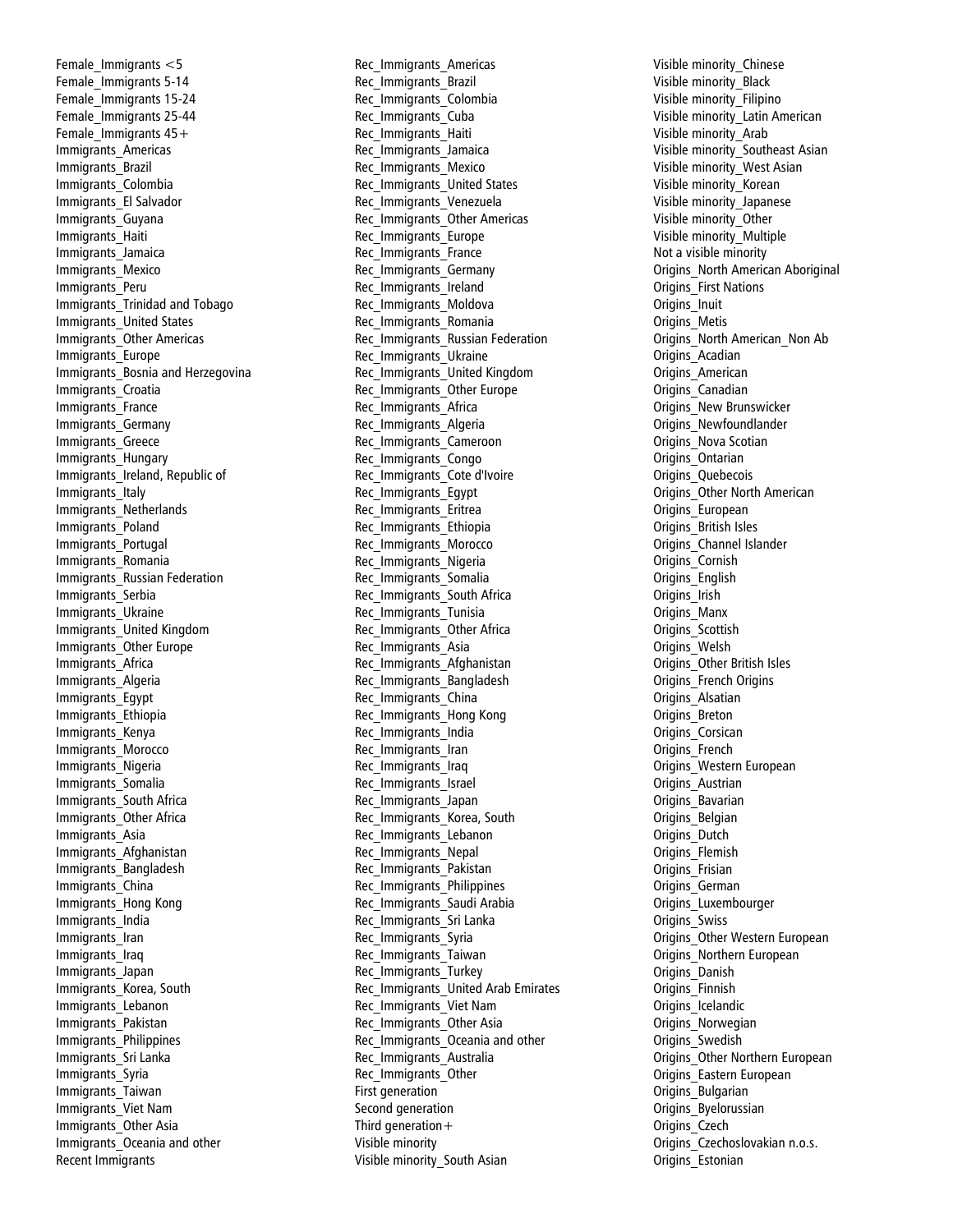Origins\_Hungarian Origins\_Latvian Origins\_Lithuanian Origins\_Moldovan Origins\_Polish Origins\_Romanian Origins\_Russian Origins\_Slovak Origins\_Ukrainian Origins\_Other Eastern European Origins\_Southern European Origins\_Albanian Origins\_Bosnian Origins\_Catalan Origins\_Croatian Origins\_Cypriot Origins\_Greek Origins\_Italian Origins\_Kosovar Origins\_Macedonian Origins\_Maltese Origins\_Montenegrin Origins\_Portuguese Origins\_Serbian Origins\_Sicilian Origins\_Slovenian Origins\_Spanish Origins\_Yugoslavian n.o.s. Origins\_Other Southern European Origins\_Other European origins Origins\_Basque Origins\_Jewish Origins\_Roma (Gypsy) Origins Slavic n.o.s. Origins\_Other European Origins<sup>-</sup>Caribbean Origins\_Antiguan Origins\_Bahamian Origins\_Barbadian Origins\_Bermudan Origins\_Carib Origins\_Cuban Origins\_Dominican Origins\_Grenadian Origins\_Guadeloupean Origins\_Haitian Origins\_Jamaican Origins\_Kittitian/Nevisian Origins\_Martinican Origins\_Montserratan Origins\_Puerto Rican Origins\_St. Lucian Origins\_Trinidadian/Tobagonian Origins\_Vincentian/Grenadinian Origins\_West Indian n.o.s. Origins\_Other Caribbean Origins\_Latin/Cen/S America Origins\_Aboriginal from Cen/S America Origins\_Arawak Origins\_Argentinian Origins\_Belizean Origins\_Bolivian Origins\_Brazilian Origins\_Chilean Origins\_Colombian

Origins\_Costa Rican Origins\_Ecuadorian Origins\_Guatemalan Origins\_Guyanese Origins\_Hispanic Origins\_Honduran Origins\_Maya Origins\_Mexican Origins\_Nicaraguan Origins\_Panamanian Origins\_Paraguayan Origins\_Peruvian Origins\_Salvadorean Origins\_Uruguayan Origins\_Venezuelan Origins\_Other Latin/Cen/S America Origins\_African Origins\_Central and West African Origins\_Akan Origins\_Angolan Origins\_Ashanti Origins\_Beninese Origins\_Burkinabe Origins\_Cameroonian Origins\_Chadian Origins\_Congolese Origins\_Edo Origins\_Ewe Origins\_Gabonese Origins\_Gambian Origins\_Ghanaian Origins\_Guinean Origins\_Ibo Origins\_Ivorian Origins\_Liberian Origins<sup>-</sup>Malian Origins\_Malinke Origins\_Nigerian Origins\_Peulh Origins\_Senegalese Origins\_Sierra Leonean Origins\_Togolese Origins\_Wolof Origins\_Yoruba Origins\_Other Cen/West African Origins\_North African Origins\_Algerian Origins\_Berber Origins\_Coptic Origins\_Dinka Origins\_Egyptian Origins\_Libyan Origins\_Maure Origins\_Moroccan Origins\_Sudanese Origins\_Tunisian Origins\_Other North African origins Origins\_S/E African Origins\_Afrikaner Origins\_Amhara Origins\_Bantu n.o.s. Origins\_Burundian Origins\_Djiboutian Origins\_Eritrean Origins\_Ethiopian

Origins\_Harari Origins\_Kenyan Origins\_Malagasy Origins Mauritian Origins\_Oromo Origins\_Rwandan Origins\_Seychellois Origins\_Somali Origins\_South African Origins\_Tanzanian Origins\_Tigrian Origins\_Ugandan Origins\_Zambian Origins\_Zimbabwean Origins\_Zulu Origins\_Other S/E African origins Origins\_Other African Origins\_Black n.o.s. Origins\_Other African, n.i.e Origins\_Asian Origins WC Asian/Middle Eastern Origins\_Afghan Origins\_Arab n.o.s. Origins\_Armenian Origins\_Assyrian Origins\_Azerbaijani Origins\_Georgian Origins\_Hazara Origins\_Iranian Origins\_Iraqi Origins\_Israeli Origins\_Jordanian Origins\_Kazakh Origins\_Kurd Origins\_Kuwaiti Origins\_Kyrgyz Origins\_Lebanese Origins\_Palestinian Origins\_Pashtun Origins\_Saudi Arabian Origins\_Syrian Origins\_Tajik Origins\_Tatar Origins\_Turk Origins\_Turkmen Origins\_Uighur Origins\_Uzbek Origins\_Yemeni Origins\_Other WC Asian/Middle Eastern Origins\_South Asian Origins\_Bangladeshi Origins\_Bengali Origins\_Bhutanese Origins\_East Indian Origins\_Goan Origins\_Gujarati Origins\_Kashmiri Origins\_Nepali Origins\_Pakistani Origins\_Punjabi Origins\_Sinhalese Origins\_Sri Lankan Origins\_Tamil Origins\_Other South Asian Origins\_E/SE Asian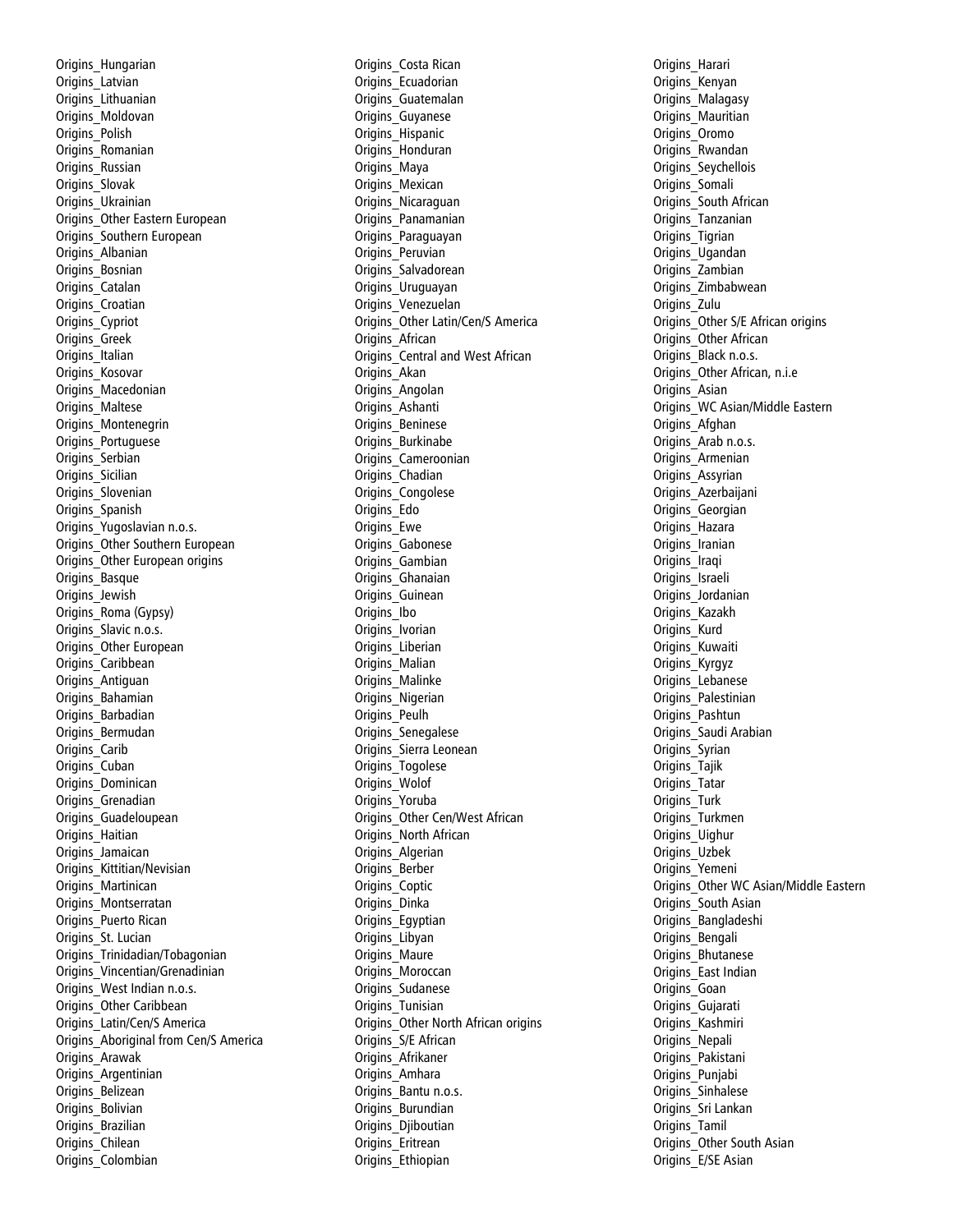Origins\_Burmese Origins\_Cambodian (Khmer) Origins\_Chinese Origins\_Filipino Origins\_Hmong Origins\_Indonesian Origins\_Japanese Origins\_Karen Origins\_Korean Origins\_Laotian Origins\_Malaysian Origins\_Mongolian Origins\_Singaporean Origins\_Taiwanese Origins\_Thai Origins\_Tibetan Origins\_Vietnamese Origins\_Other E/SE Asian Origins\_Other Asian Origins\_Oceania Origins\_Australian Origins\_New Zealander Origins\_Pacific Islands Origins\_Fijian Origins\_Hawaiian Origins\_Maori Origins\_Polynesia, n.o.s. Origins\_Samoan Origins\_Other Pacific Islands Population Not Institutional Off Lang Know English Only Off Lang Know French Only Off Lang Know English and French Off Lang Know Not English Not French Population Not Institutional\_M Off Lang Know English Only M Off Lang Know French Only M Off Lang Know English and French M Off Lang Know Not English Not French M Population Not Institutional\_F Off Lang Know English Only F Off Lang Know French Only F Off Lang Know English and French F Off Lang Know Not English Not French F Native Language Single Native Language English Native Language French Native Language Other Native Lang Oth Aboriginal Native Lang Oth Non Aboriginal Native Lang Multiple Response Native Language Multiple Eng Fr Native Language Multiple Eng NonOf Native Language Multiple Fr NonOf Native Language Multiple Eng Fr NonOf Native Language Single\_M Native Language English\_M Native Language French\_M Native Language Other\_M Native Lang Oth Aboriginal\_M Native Lang Oth Non Aboriginal\_M Native Lang Multiple Response\_M Native Language Multiple Eng Fr\_M Native Language Multiple Eng NonOf\_M Native Language Multiple Fr NonOf\_M

Native Language Multiple Eng Fr NonOf\_M Native Language Single\_F Native Language English\_F Native Language French\_F Native Language Other\_F Native Lang Oth Aboriginal\_F Native Lang Oth Non Aboriginal\_F Native Lang Multiple Response\_F Native Language Multiple Eng Fr\_F Native Language Multiple Eng NonOf\_F Native Language Multiple Fr NonOf\_F Native Language Multiple Eng Fr NonOf\_F Population reporting Educatuion No Diploma High School Diploma Only Postsecondary Diploma Apprenticeship Diploma College Diploma University, Below Bachelor's University, Bachelor's or Above Bachelor's Degree University Diploma Above Bachelor's Med/Vet/Dent/Opt Degree Master's Degree Doctorate Population reporting Educatuion\_M No Diploma\_M High School Diploma Only\_M Postsecondary Diploma\_M Apprenticeship Diploma\_M College Diploma\_M University, Below Bachelor's\_M University, Bachelor's or Above\_M Bachelor's Degree\_M University Diploma Above Bachelor's\_M Med/Vet/Dent/Opt Degree\_M Master's Degree\_M Doctorate\_M Population reporting Educatuion\_F No Diploma\_F High School Diploma Only\_F Postsecondary Diploma\_F Apprenticeship Diploma\_F College Diploma\_F University, Below Bachelor's\_F University, Bachelor's or Above\_F Bachelor's Degree\_F University Diploma Above Bachelor's\_F Med/Vet/Dent/Opt Degree\_F Master's Degree\_F Doctorate\_F Major\_No post HS diploma Major\_Education Major\_Visual/performing arts/comm Major Humanities Major\_Social/behavioural sciences/law Major\_Business/management/public admin Major Physical/life sciences/techn Major\_Math/computer/info sciences Major\_Architecture/engineering Major\_Ag/natural resources/cons Major Health Major\_Personal/protective/transport Major Other Major\_No post HS diploma\_M

Major Education M Major\_Visual/performing arts/comm\_M Major\_Humanities\_M Major\_Social/behavioural sciences/law\_M Major\_Business/management/public admin\_M Major\_Physical/life sciences/tech\_M Major\_Math/computer/info sciences\_M Major\_Architecture/engineering\_M Major\_Ag/natural resources/cons\_M Major Health M Major\_Personal/protective/transport\_M Major\_Other\_M Major\_No post HS diploma\_F Major\_Education\_F Major\_Visual/performing arts/comm\_F Major Humanities F Major\_Social/behavioural sciences/law\_F Major\_Business/management/public admin\_F Major\_Physical/life sciences/techn\_F Major\_Math/computer/info sciences\_F Major Architecture/engineering F Major\_Ag/natural resources/cons\_F Major Health F Major\_Personal/protective/transport\_F Major Other F Studied\_Post HS diploma Studied In Canada Studied\_In Canada\_Same prov Studied\_In Canada\_Diff prov Studied\_Outside Canada 15+ In labour force 15+ In labour force\_Employed 15+ In labour force\_Unemployed 15+ Not in labour force Participation rate Employment rate Unemployment rate Did not work in 2015 Worked in 2015 Worked in 2015\_Full-time Worked in 2015\_Part-time Average weeks worked in 2015 15+ In labour force\_M 15+ In labour force\_Employed\_M 15+ In labour force\_Unemployed\_M 15+ Not in labour force\_M Participation rate\_M Employment rate\_M Unemployment rate\_M Did not work in 2015\_M Worked in 2015\_M Worked in 2015\_Full-time\_M Worked in 2015\_Part-time\_M Average weeks worked in 2015\_M 15+ In labour force\_F 15+ In labour force\_Employed\_F 15+ In labour force\_Unemployed\_F 15+ Not in labour force\_F Participation rate\_F Employment rate\_F Unemployment rate\_F Did not work in 2015\_F Worked in 2015\_F Worked in 2015\_Full-time\_F